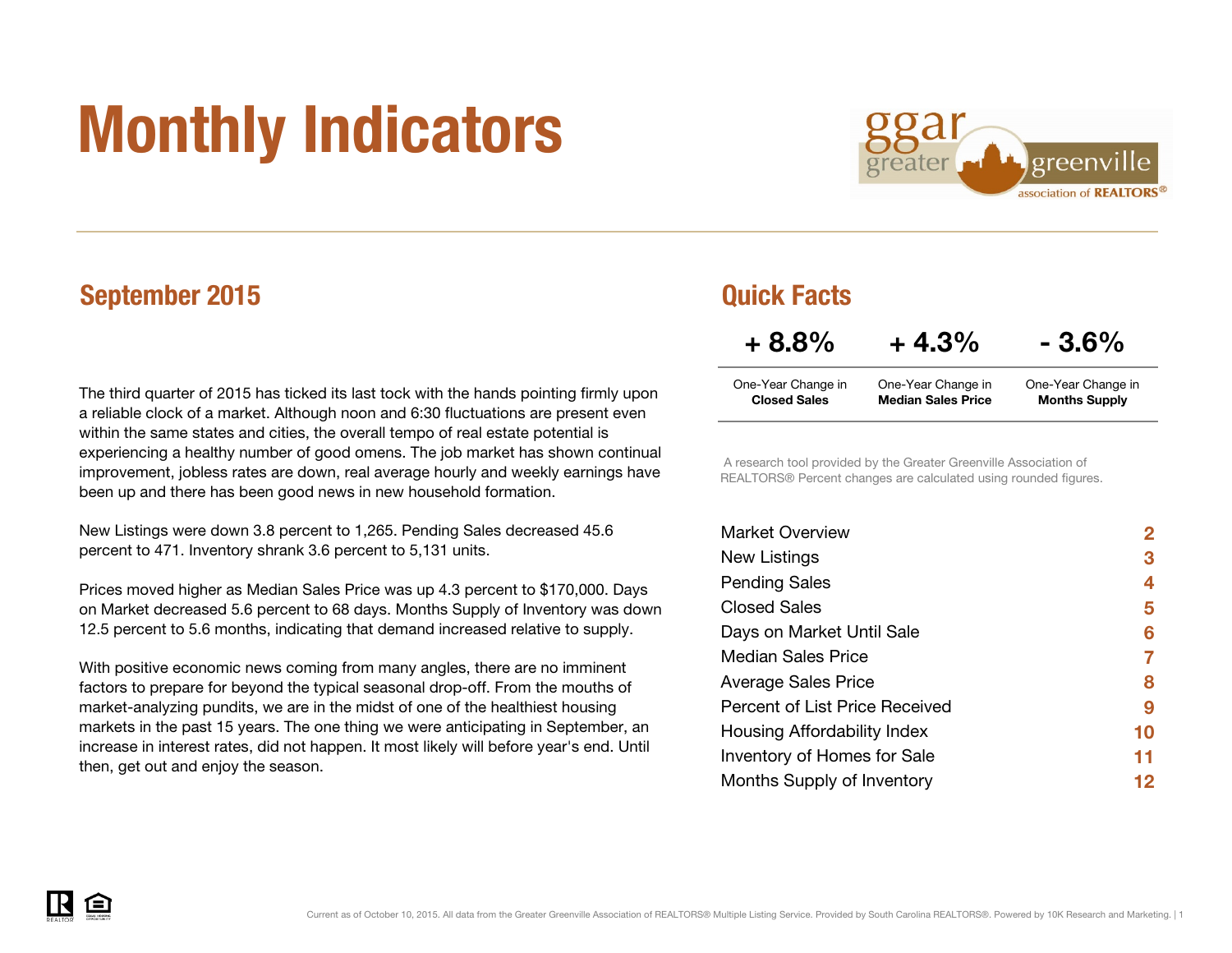# Market Overview

Key market metrics for the current month and year-to-date figures.



| <b>Key Metrics</b>                 | <b>Historical Sparkbars</b> |         |         | 09-2014   | 09-2015   | <b>Percent Change</b> | <b>YTD 2014</b> | <b>YTD 2015</b> | Percent Change |
|------------------------------------|-----------------------------|---------|---------|-----------|-----------|-----------------------|-----------------|-----------------|----------------|
|                                    | 09-2013                     | 09-2014 | 09-2015 |           |           |                       |                 |                 |                |
| <b>New Listings</b>                |                             |         |         | 1,315     | 1,265     | $-3.8%$               | 12,959          | 12,993          | $+0.3%$        |
| <b>Pending Sales</b>               |                             |         |         | 866       | 471       | $-45.6%$              | 8,215           | 8,806           | $+7.2%$        |
| <b>Closed Sales</b>                |                             |         |         | 980       | 1,066     | $+8.8%$               | 7,693           | 9,005           | $+17.1%$       |
| <b>Days on Market</b>              |                             |         |         | 72        | 68        | $-5.6%$               | 82              | 75              | $-8.5%$        |
| <b>Median Sales Price</b>          |                             |         |         | \$163,000 | \$170,000 | $+4.3%$               | \$159,000       | \$170,000       | $+6.9%$        |
| <b>Average Sales Price</b>         |                             |         |         | \$195,273 | \$194,299 | $-0.5%$               | \$190,935       | \$201,833       | $+5.7%$        |
| <b>Pct. of List Price Received</b> |                             |         |         | 96.2%     | 97.0%     | $+0.8%$               | 96.3%           | 97.0%           | $+0.7%$        |
| <b>Housing Affordability Index</b> |                             |         |         | 147       | 145       | $-1.4%$               | 150             | 145             | $-3.3%$        |
| <b>Inventory of Homes for Sale</b> |                             |         |         | 5,321     | 5,131     | $-3.6%$               |                 |                 |                |
| <b>Months Supply of Inventory</b>  |                             |         |         | 6.4       | 5.6       | $-12.5%$              |                 |                 |                |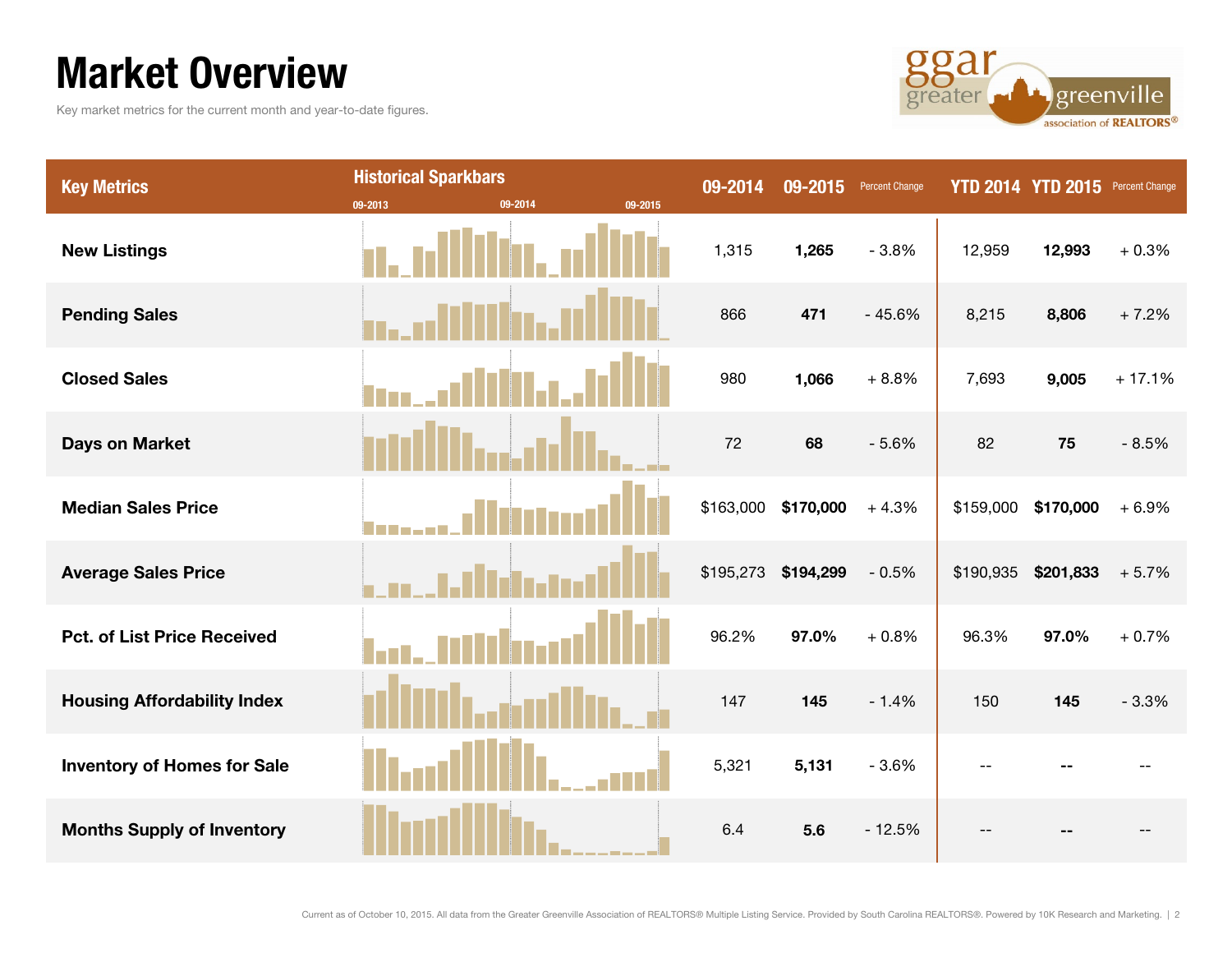# New Listings

A count of the properties that have been newly listed on the market in a given month.



| <b>September</b> |                 |                 | <b>Year to Date</b> |                 | <b>New Listings</b> |                   |       | <b>Percent Change</b><br><b>Prior Year</b> |          |
|------------------|-----------------|-----------------|---------------------|-----------------|---------------------|-------------------|-------|--------------------------------------------|----------|
|                  |                 |                 |                     |                 |                     | October 2014      | 1,324 | 1,269                                      | $+4.3%$  |
|                  | 1,315           |                 |                     | 12,959          | 12,993              | November 2014     | 971   | 936                                        | $+3.7%$  |
| 1,223            |                 | 1,265           | 12,241              |                 |                     | December 2014     | 769   | 753                                        | $+2.1%$  |
|                  |                 |                 |                     |                 |                     | January 2015      | 1,227 | 1,274                                      | $-3.7%$  |
|                  |                 |                 |                     |                 |                     | February 2015     | 1,219 | 1,191                                      | $+2.4%$  |
|                  |                 |                 |                     |                 |                     | <b>March 2015</b> | 1,513 | 1,542                                      | $-1.9%$  |
|                  |                 |                 |                     |                 |                     | April 2015        | 1,695 | 1,578                                      | $+7.4%$  |
|                  |                 |                 |                     |                 |                     | May 2015          | 1,582 | 1,616                                      | $-2.1%$  |
|                  |                 |                 |                     |                 |                     | June 2015         | 1,491 | 1,482                                      | $+0.6%$  |
|                  |                 |                 |                     |                 |                     | <b>July 2015</b>  | 1,552 | 1,546                                      | $+0.4%$  |
|                  |                 |                 |                     |                 |                     | August 2015       | 1,449 | 1,415                                      | $+2.4%$  |
|                  |                 |                 |                     |                 |                     | September 2015    | 1,265 | 1,315                                      | $-3.8%$  |
| 2013<br>$+15.4%$ | 2014<br>$+7.5%$ | 2015<br>$-3.8%$ | 2013<br>$+12.6%$    | 2014<br>$+5.9%$ | 2015<br>$+0.3%$     | 12-Month Avg      | 1,338 | 1,326                                      | $+0.9\%$ |

## Historical New Listings by Month

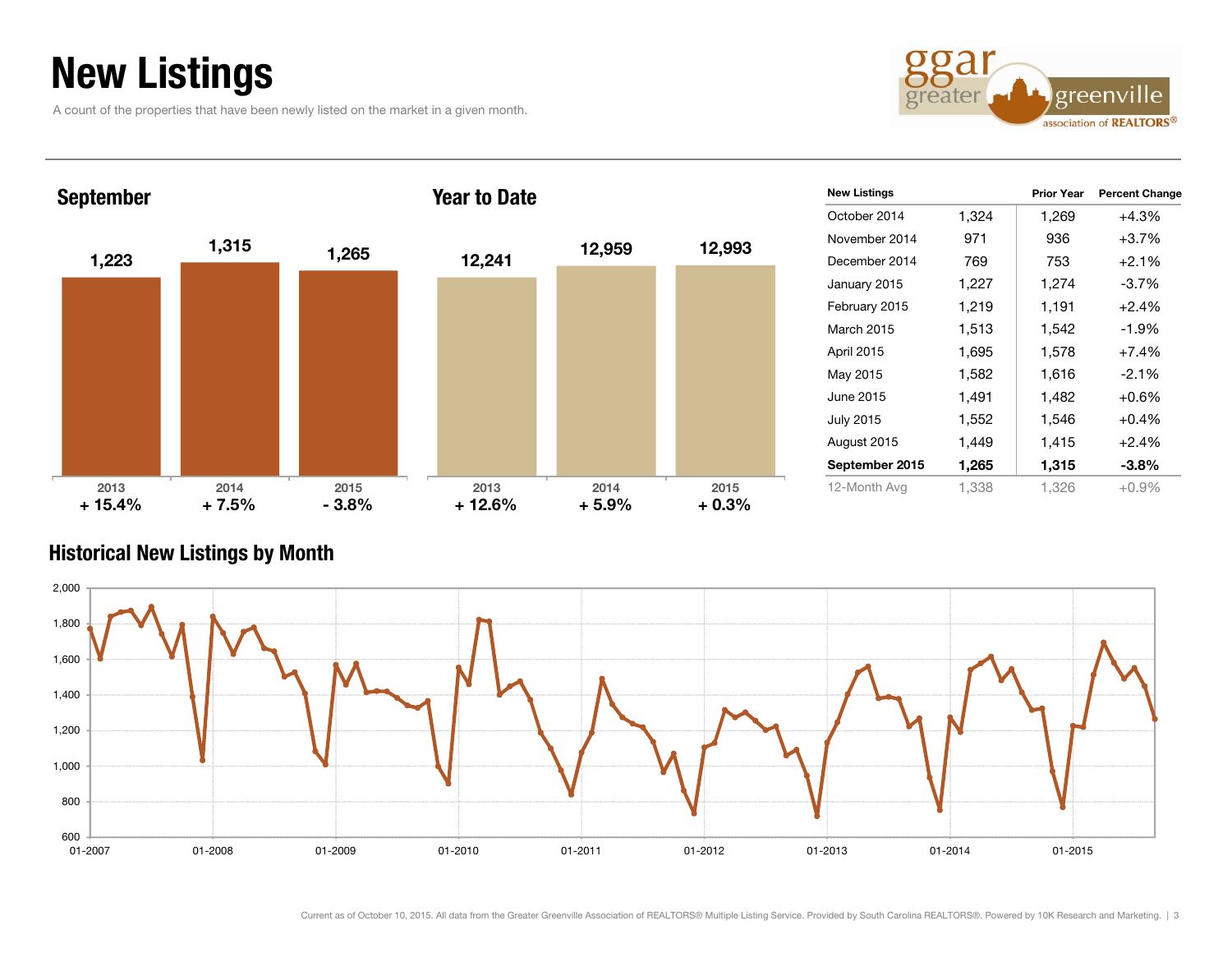# Pending Sales

A count of the properties on which offers have been accepted in a given month.



| <b>September</b> |                  |                  | <b>Year to Date</b> |                 |                 | <b>Pending Sales</b> |       | <b>Prior Year</b> | <b>Percent Change</b> |
|------------------|------------------|------------------|---------------------|-----------------|-----------------|----------------------|-------|-------------------|-----------------------|
|                  |                  |                  |                     |                 |                 | October 2014         | 848   | 722               | $+17.5%$              |
|                  |                  |                  |                     |                 |                 | November 2014        | 705   | 601               | $+17.3%$              |
|                  | 866              |                  |                     | 8,215           | 8,806           | December 2014        | 619   | 504               | $+22.8%$              |
| 733              |                  |                  | 7,659               |                 |                 | January 2015         | 915   | 710               | $+28.9%$              |
|                  |                  |                  |                     |                 |                 | February 2015        | 910   | 732               | $+24.3%$              |
|                  |                  |                  |                     |                 |                 | <b>March 2015</b>    | 1,117 | 988               | $+13.1%$              |
|                  |                  | 471              |                     |                 |                 | April 2015           | 1,227 | 949               | $+29.3%$              |
|                  |                  |                  |                     |                 |                 | May 2015             | 1,090 | 1,011             | $+7.8%$               |
|                  |                  |                  |                     |                 |                 | June 2015            | 1,091 | 972               | $+12.2%$              |
|                  |                  |                  |                     |                 |                 | <b>July 2015</b>     | 1,052 | 978               | $+7.6%$               |
|                  |                  |                  |                     |                 |                 | August 2015          | 933   | 1,009             | $-7.5%$               |
|                  |                  |                  |                     |                 |                 | September 2015       | 471   | 866               | $-45.6%$              |
| 2013<br>$+22.8%$ | 2014<br>$+18.1%$ | 2015<br>$-45.6%$ | 2013<br>$+25.5%$    | 2014<br>$+7.3%$ | 2015<br>$+7.2%$ | 12-Month Avg         | 915   | 837               | $+9.3%$               |

## Historical Pending Sales by Month

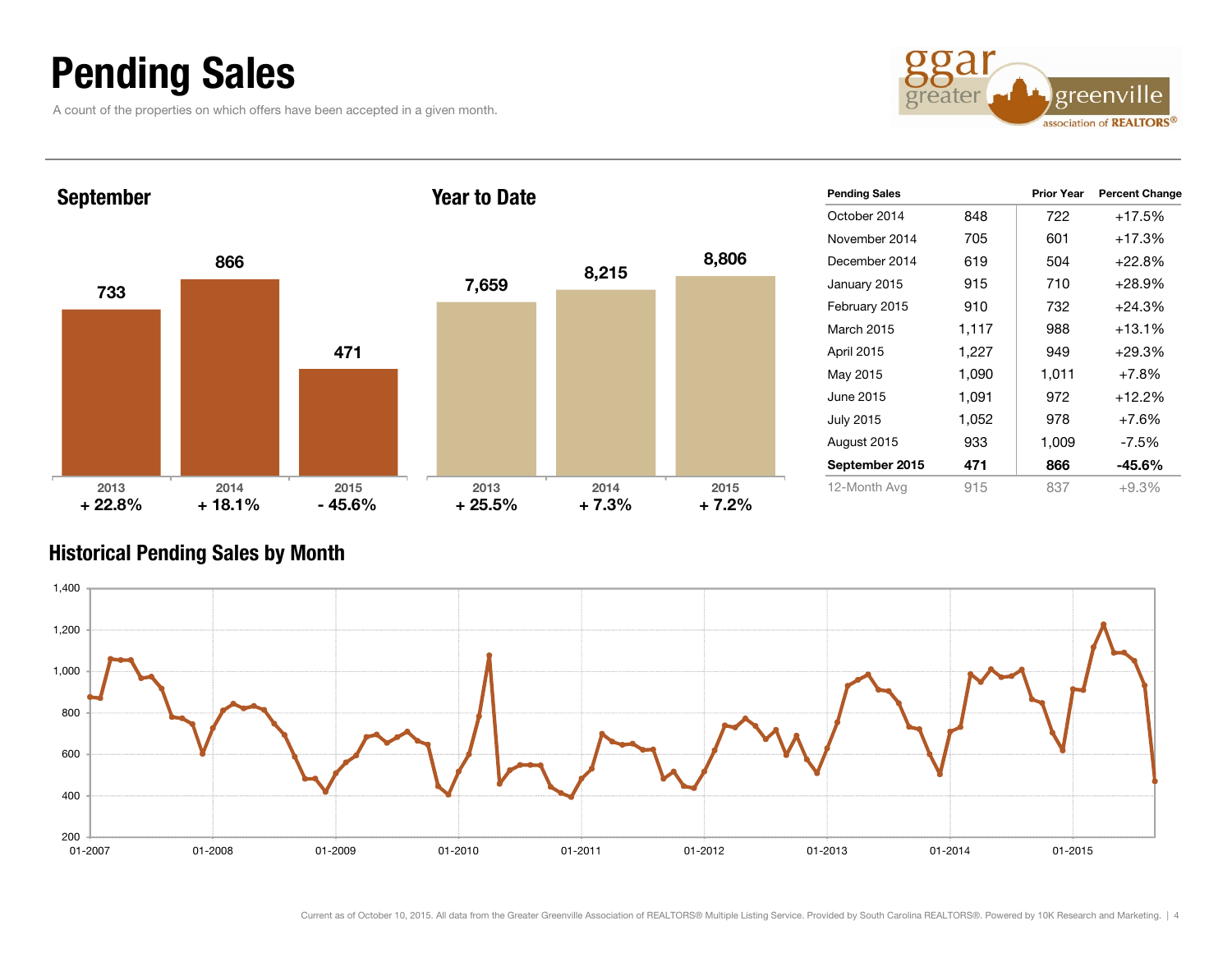# Closed Sales

A count of the actual sales that closed in a given month.



| <b>September</b> |          |         | <b>Year to Date</b> |         |          | <b>Closed Sales</b> |       | <b>Prior Year</b> | <b>Percent Change</b> |
|------------------|----------|---------|---------------------|---------|----------|---------------------|-------|-------------------|-----------------------|
|                  |          |         |                     |         |          | October 2014        | 982   | 758               | $+29.6%$              |
|                  |          |         |                     |         |          | November 2014       | 729   | 715               | $+2.0%$               |
|                  |          | 1,066   |                     |         | 9,005    | December 2014       | 861   | 705               | $+22.1%$              |
|                  | 980      |         | 7,310               | 7,693   |          | January 2015        | 612   | 547               | $+11.9%$              |
| 803              |          |         |                     |         |          | February 2015       | 698   | 590               | $+18.3%$              |
|                  |          |         |                     |         |          | March 2015          | 1,021 | 734               | $+39.1%$              |
|                  |          |         |                     |         |          | April 2015          | 935   | 839               | $+11.4%$              |
|                  |          |         |                     |         |          | May 2015            | 1,125 | 972               | $+15.7%$              |
|                  |          |         |                     |         |          | June 2015           | 1,250 | 1,036             | $+20.7%$              |
|                  |          |         |                     |         |          | <b>July 2015</b>    | 1,193 | 970               | $+23.0%$              |
|                  |          |         |                     |         |          | August 2015         | 1,105 | 1,025             | $+7.8%$               |
|                  |          |         |                     |         |          | September 2015      | 1,066 | 980               | $+8.8%$               |
| 2013             | 2014     | 2015    | 2013                | 2014    | 2015     | 12-Month Avg        | 965   | 823               | $+17.3%$              |
| $+30.8%$         | $+22.0%$ | $+8.8%$ | $+27.4%$            | $+5.2%$ | $+17.1%$ |                     |       |                   |                       |

## Historical Closed Sales by Month

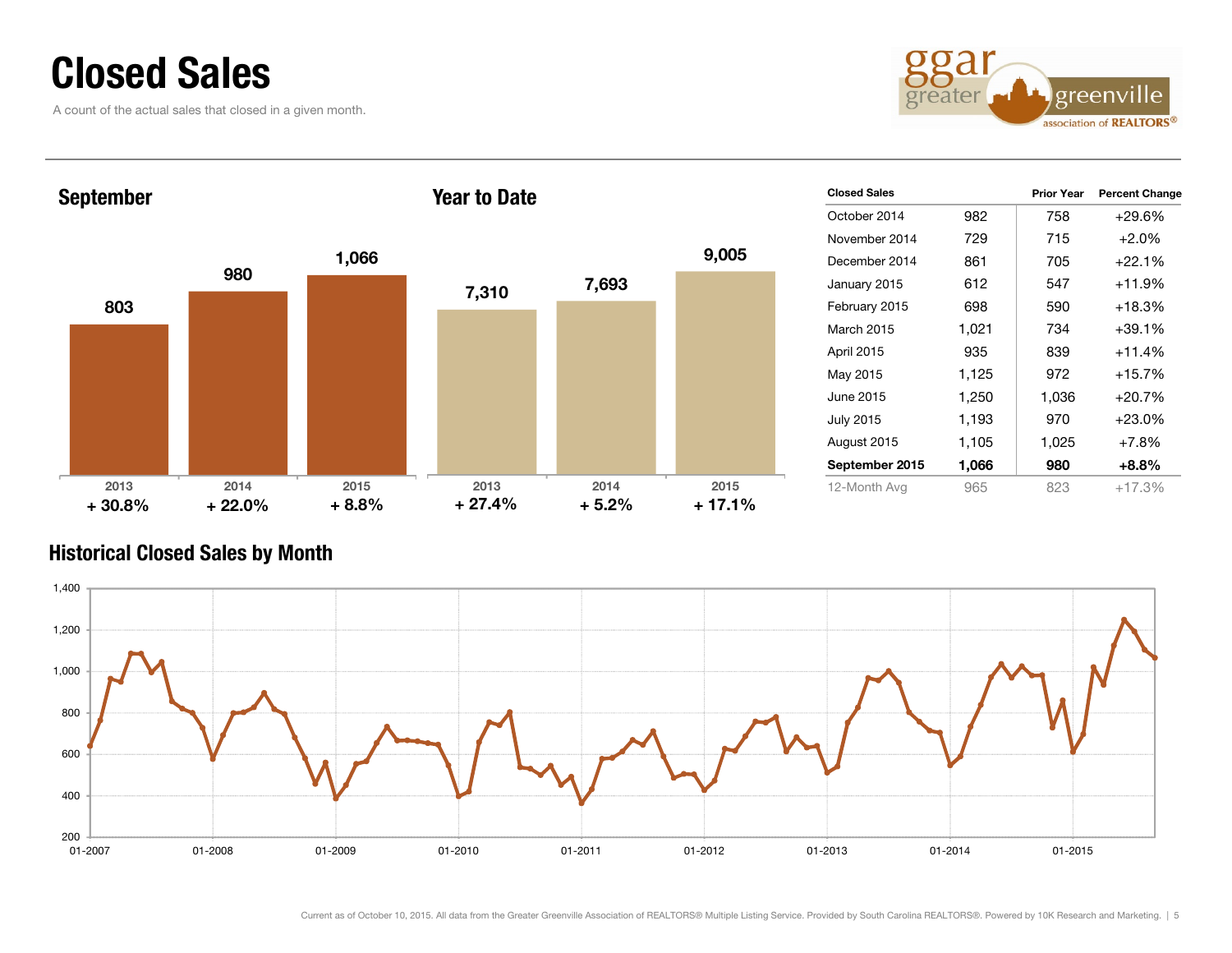# Days on Market Until Sale

Average number of days between when a property is listed and when an offer is accepted in a given month.





| Days on Market   |    | <b>Prior Year</b> | <b>Percent Change</b> |
|------------------|----|-------------------|-----------------------|
| October 2014     | 78 | 84                | $-7.1%$               |
| November 2014    | 84 | 86                | -2.3%                 |
| December 2014    | 80 | 84                | -4.8%                 |
| January 2015     | 97 | 89                | $+9.0%$               |
| February 2015    | 88 | 95                | $-7.4%$               |
| March 2015       | 88 | 91                | $-3.3%$               |
| April 2015       | 77 | 90                | $-14.4%$              |
| May 2015         | 74 | 87                | $-14.9%$              |
| June 2015        | 68 | 78                | $-12.8%$              |
| <b>July 2015</b> | 66 | 75                | $-12.0%$              |
| August 2015      | 68 | 75                | -9.3%                 |
| September 2015   | 68 | 72                | $-5.6\%$              |
| 12-Month Avg*    | 76 | 83                | $-8.4%$               |

## Historical Days on Market Until Sale by Month

\* Average Days on Market of all properties from October 2014 through September 2015. This is not the average of the individual figures above.

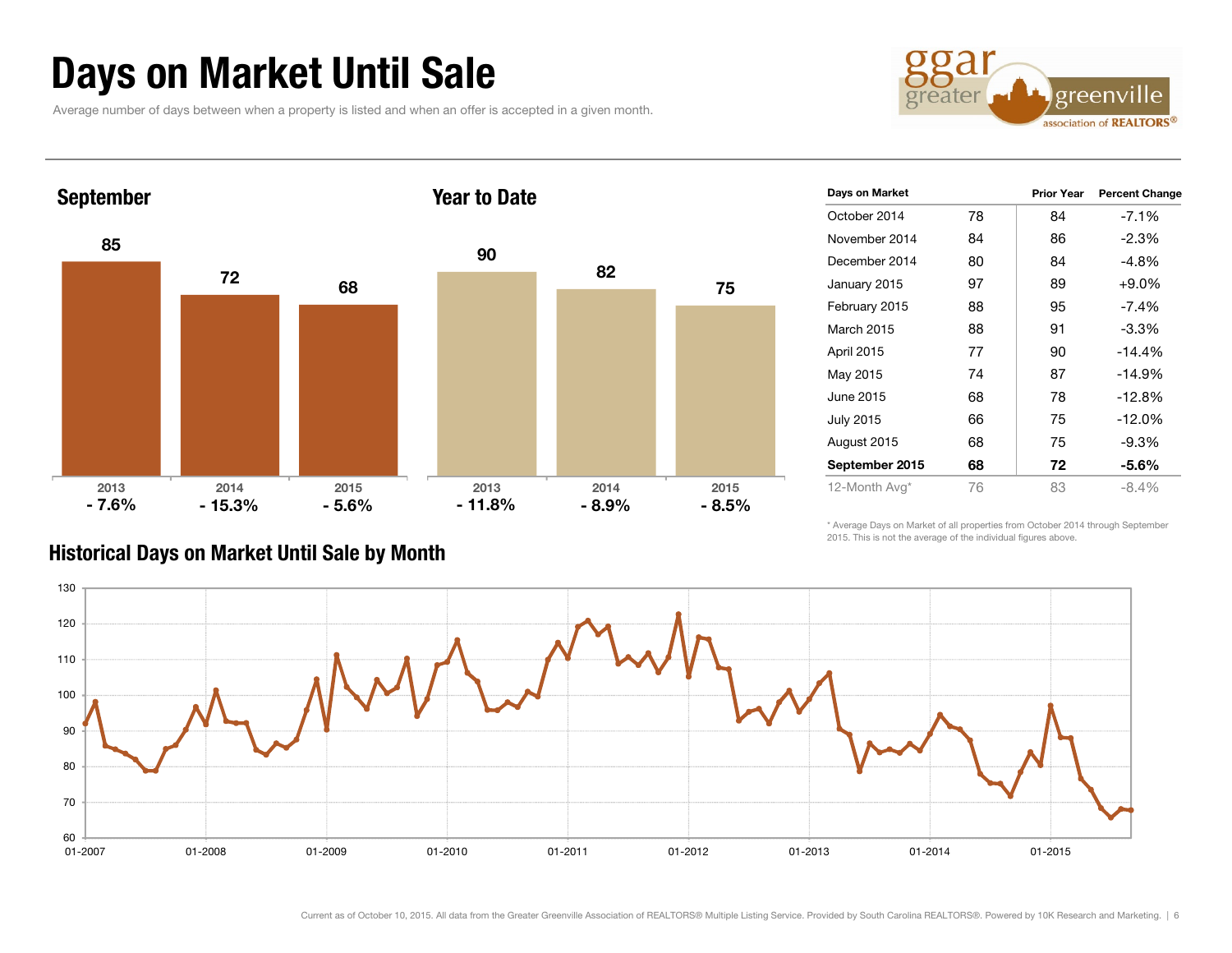# Median Sales Price

Point at which half of the sales sold for more and half sold for less, not accounting for seller concessions, in a given month.



September

### Year to Date



| <b>Median Sales Price</b> |           | <b>Prior Year</b> | <b>Percent Change</b> |
|---------------------------|-----------|-------------------|-----------------------|
| October 2014              | \$161,950 | \$152,950         | $+5.9%$               |
| November 2014             | \$163,054 | \$153,000         | +6.6%                 |
| December 2014             | \$160,900 | \$151,700         | $+6.1\%$              |
| January 2015              | \$160,042 | \$150,000         | +6.7%                 |
| February 2015             | \$160,000 | \$151,700         | $+5.5%$               |
| March 2015                | \$162,500 | \$152,869         | $+6.3\%$              |
| April 2015                | \$165,000 | \$148,500         | +11.1%                |
| May 2015                  | \$171,100 | \$159,750         | $+7.1%$               |
| June 2015                 | \$178,900 | \$168,000         | $+6.5%$               |
| <b>July 2015</b>          | \$176,750 | \$167,500         | $+5.5%$               |
| August 2015               | \$169,000 | \$163,000         | $+3.7%$               |
| September 2015            | \$170,000 | \$163,000         | +4.3%                 |
| 12-Month Med*             | \$168,050 | \$157,500         | $+6.7\%$              |

\* Median Sales Price of all properties from October 2014 through September 2015. This is not the median of the individual figures above.



## Historical Median Sales Price by Month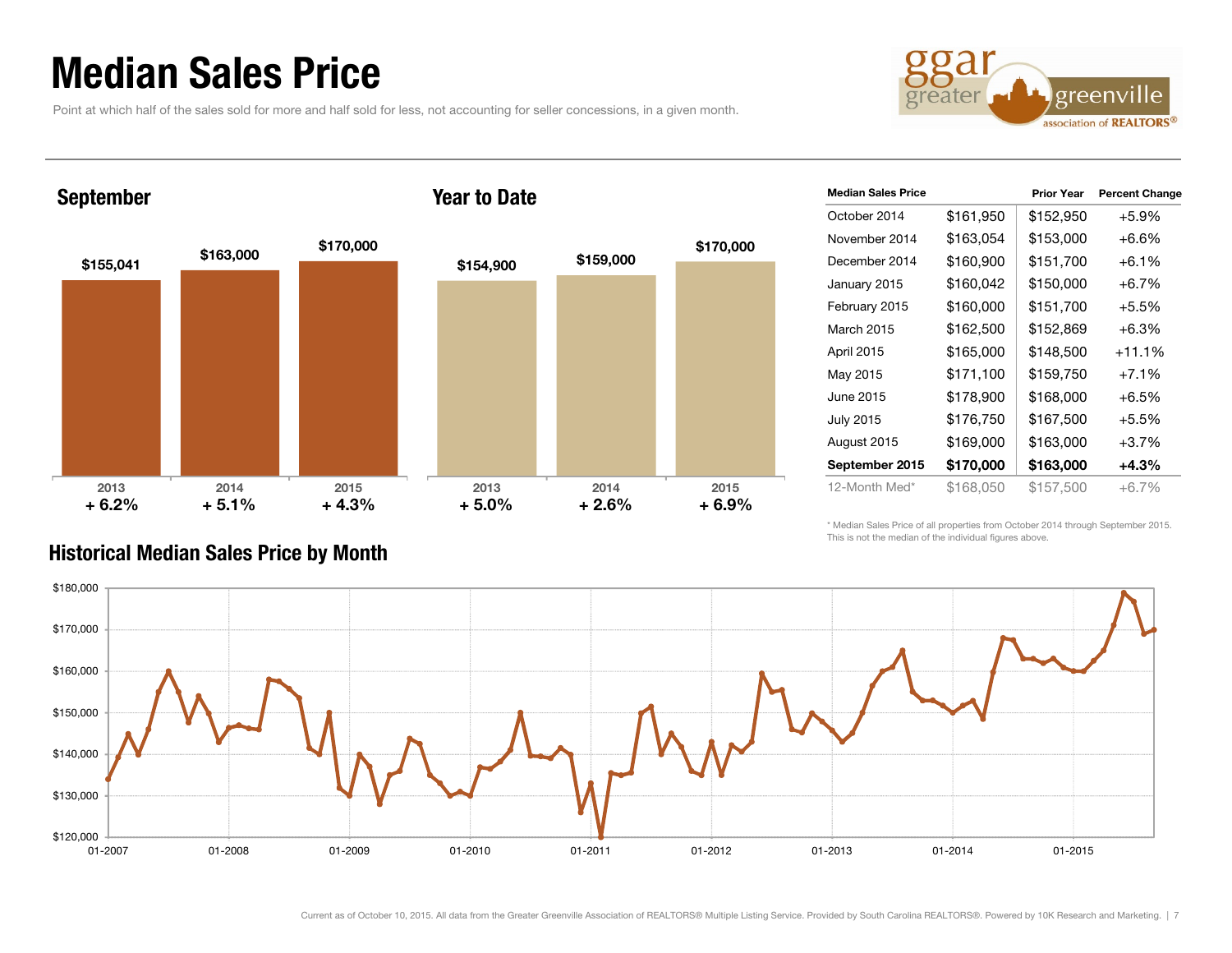# Average Sales Price

Average sales price for all closed sales, not accounting for seller concessions, in a given month.



September

### Year to Date



| Avg. Sales Price |           | <b>Prior Year</b> | <b>Percent Change</b> |
|------------------|-----------|-------------------|-----------------------|
| October 2014     | \$189,715 | \$175,298         | $+8.2%$               |
| November 2014    | \$185,120 | \$185,601         | $-0.3%$               |
| December 2014    | \$192,346 | \$184,846         | $+4.1%$               |
| January 2015     | \$189,084 | \$175,665         | $+7.6%$               |
| February 2015    | \$186,965 | \$177,086         | $+5.6%$               |
| March 2015       | \$192,542 | \$193,357         | $-0.4%$               |
| April 2015       | \$199,262 | \$182,173         | $+9.4%$               |
| May 2015         | \$202,566 | \$194,733         | $+4.0%$               |
| June 2015        | \$216,116 | \$201,040         | $+7.5%$               |
| <b>July 2015</b> | \$209,753 | \$195,869         | $+7.1%$               |
| August 2015      | \$210,813 | \$189,862         | $+11.0%$              |
| September 2015   | \$194,299 | \$195,273         | $-0.5\%$              |
| 12-Month Avg*    | \$197,382 | \$187,567         | $+5.2%$               |

\* Avg. Sales Price of all properties from October 2014 through September 2015. This is not the average of the individual figures above.



## Historical Average Sales Price by Month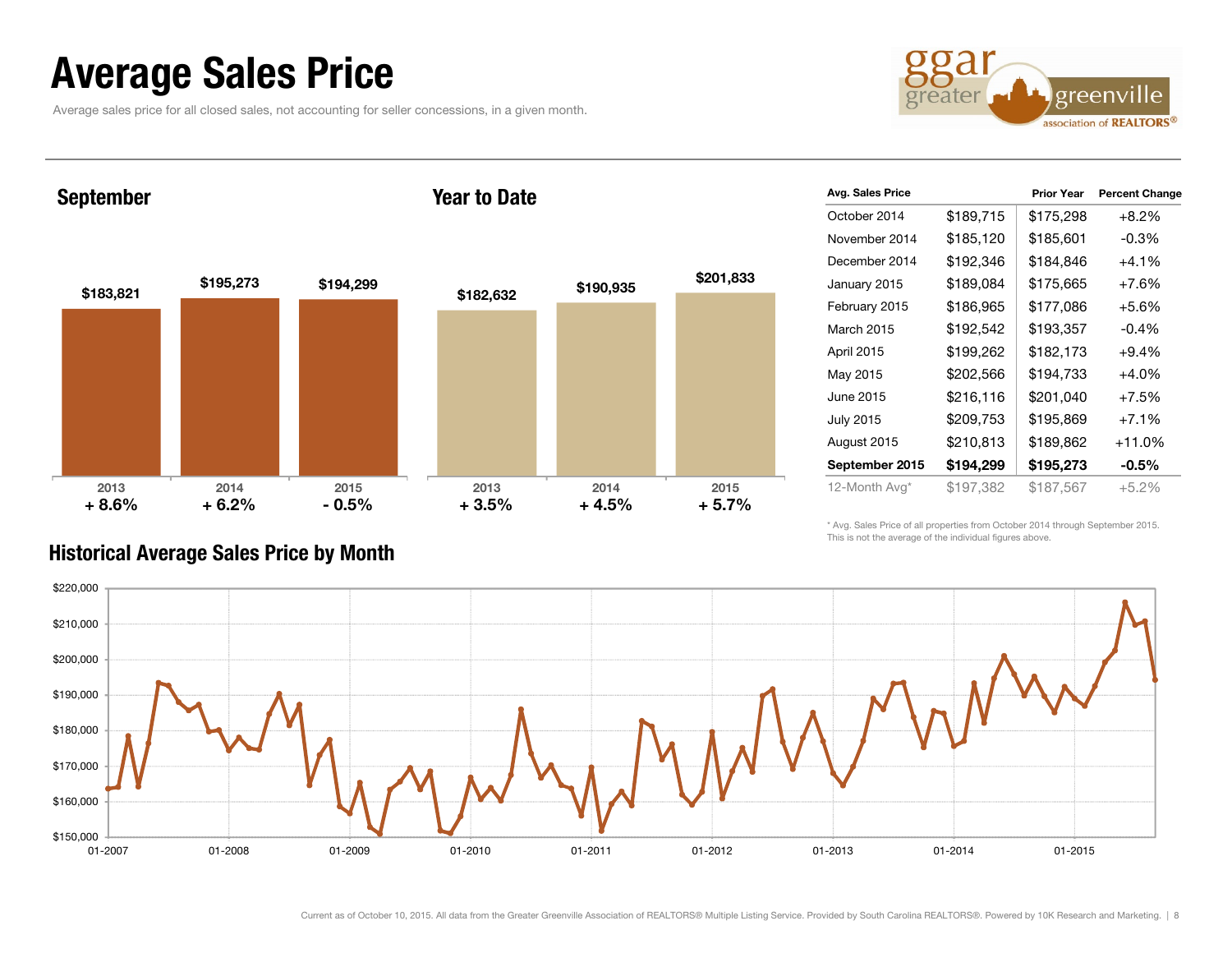# Percent of List Price Received

Percentage found when dividing a property's sales price by its most recent list price, then taking the average for all properties sold in a given month, not accounting for seller concessions.



September

### Year to Date



| Pct. of List Price Received |       | <b>Prior Year</b> | <b>Percent Change</b> |
|-----------------------------|-------|-------------------|-----------------------|
| October 2014                | 96.2% | 95.8%             | $+0.4%$               |
| November 2014               | 96.0% | 95.9%             | $+0.1%$               |
| December 2014               | 96.1% | 96.0%             | $+0.1%$               |
| January 2015                | 96.3% | 95.6%             | $+0.7%$               |
| February 2015               | 96.4% | 95.4%             | $+1.0%$               |
| March 2015                  | 96.9% | 96.4%             | $+0.5%$               |
| April 2015                  | 97.4% | 96.3%             | $+1.1%$               |
| May 2015                    | 97.2% | 96.4%             | $+0.8%$               |
| June 2015                   | 97.4% | 96.5%             | $+0.9%$               |
| July 2015                   | 96.8% | 96.4%             | $+0.4%$               |
| August 2015                 | 97.1% | 96.7%             | $+0.4%$               |
| September 2015              | 97.0% | 96.2%             | $+0.8\%$              |
| 12-Month Avg*               | 96.8% | 96.2%             | $+0.6%$               |

## Historical Percent of List Price Received by Month

\* Average Pct. of List Price Received for all properties from October 2014 through September 2015. This is not the average of the individual figures above.

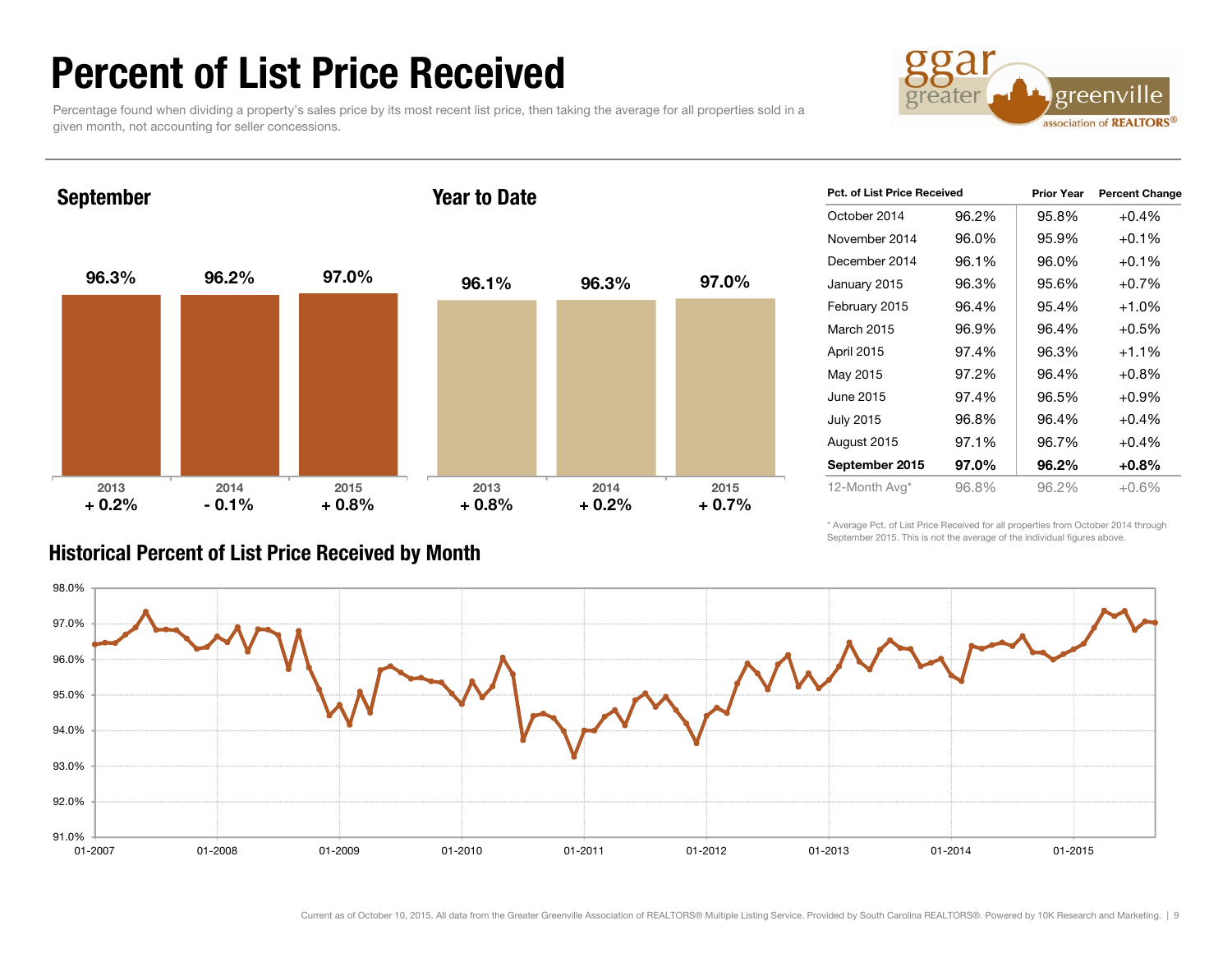# Housing Affordability Index

This index measures housing affordability for the region. An index of 120 means the median household income is 120% of what is necessary to qualify for the median-priced home under prevailing interest rates. A higher number means greater affordability.





| <b>Affordability Index</b> |     | <b>Prior Year</b> | <b>Percent Change</b> |
|----------------------------|-----|-------------------|-----------------------|
| October 2014               | 150 | 154               | $-2.6%$               |
| November 2014              | 150 | 162               | $-7.4\%$              |
| December 2014              | 153 | 157               | $-2.5%$               |
| January 2015               | 156 | 155               | $+0.6%$               |
| February 2015              | 156 | 155               | $+0.6%$               |
| March 2015                 | 152 | 154               | $-1.3%$               |
| <b>April 2015</b>          | 151 | 158               | $-4.4%$               |
| May 2015                   | 146 | 151               | $-3.3%$               |
| June 2015                  | 138 | 143               | $-3.5%$               |
| <b>July 2015</b>           | 137 | 144               | $-4.9%$               |
| August 2015                | 144 | 148               | $-2.7%$               |
| September 2015             | 145 | 147               | $-1.4%$               |
| 12-Month Avg               | 148 | 152               | $-2.7\%$              |

## Historical Housing Affordability Index by Mont h

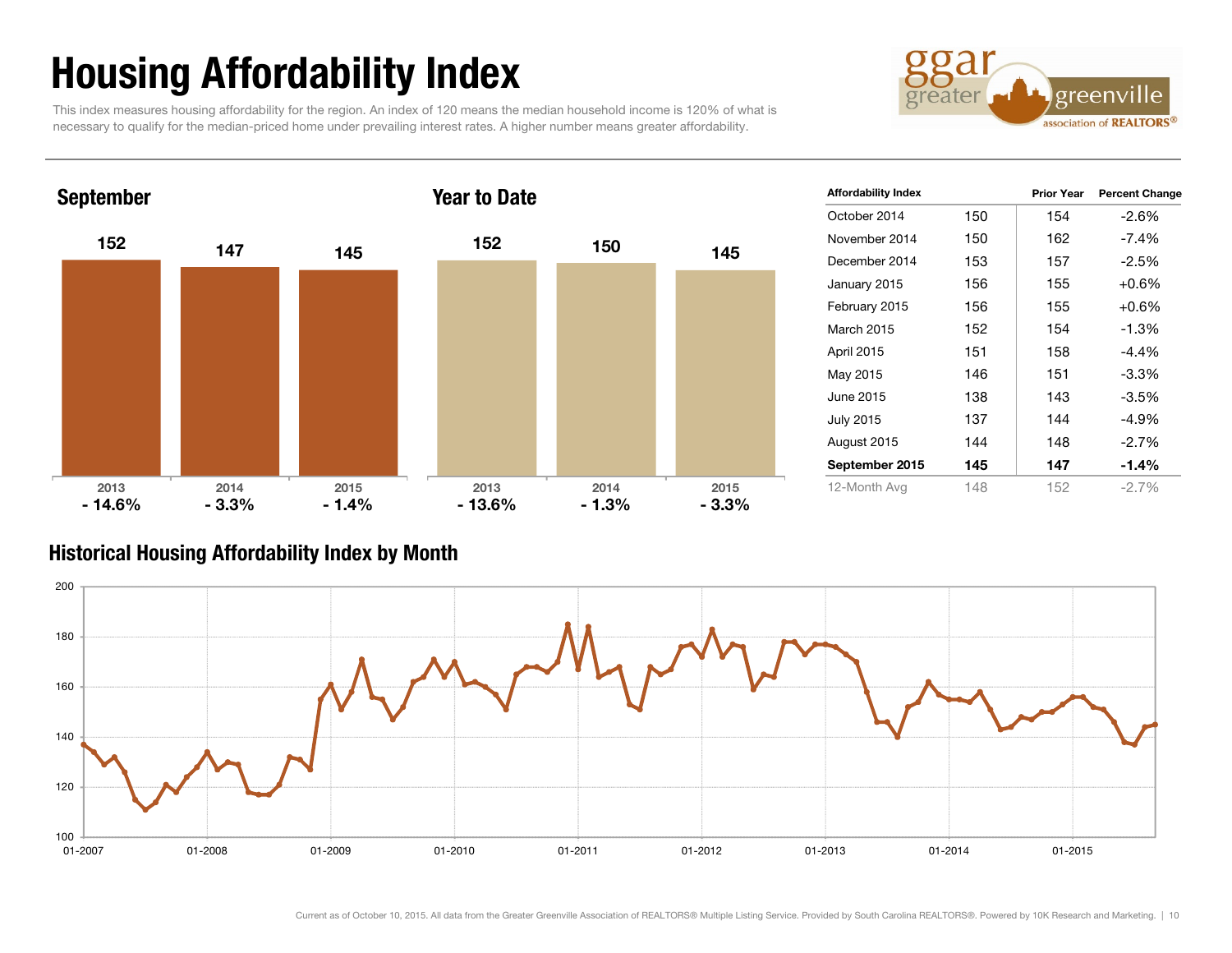# Inventory of Homes for Sale

The number of properties available for sale in active status at the end of a given month.

Historical Inventory of Homes for Sale by Month



September



| <b>Homes for Sale</b> |       | <b>Prior Year</b> | <b>Percent Change</b> |
|-----------------------|-------|-------------------|-----------------------|
| October 2014          | 5,244 | 5,360             | -2.2%                 |
| November 2014         | 5,040 | 5,183             | $-2.8%$               |
| December 2014         | 4,679 | 4,880             | -4.1%                 |
| January 2015          | 4,559 | 4,954             | $-8.0\%$              |
| February 2015         | 4,536 | 4,999             | -9.3%                 |
| March 2015            | 4,578 | 5,105             | $-10.3%$              |
| April 2015            | 4,683 | 5,336             | $-12.2%$              |
| May 2015              | 4,778 | 5,505             | $-13.2%$              |
| June 2015             | 4,790 | 5,535             | $-13.5%$              |
| <b>July 2015</b>      | 4,796 | 5,568             | $-13.9%$              |
| August 2015           | 4,838 | 5,471             | $-11.6%$              |
| September 2015        | 5,131 | 5,321             | -3.6%                 |
| 12-Month Avg*         | 4,804 | 5,396             | $-11.0%$              |

\* Homes for Sale for all properties from October 2014 through September 2015. This is not the average of the individual figures above.

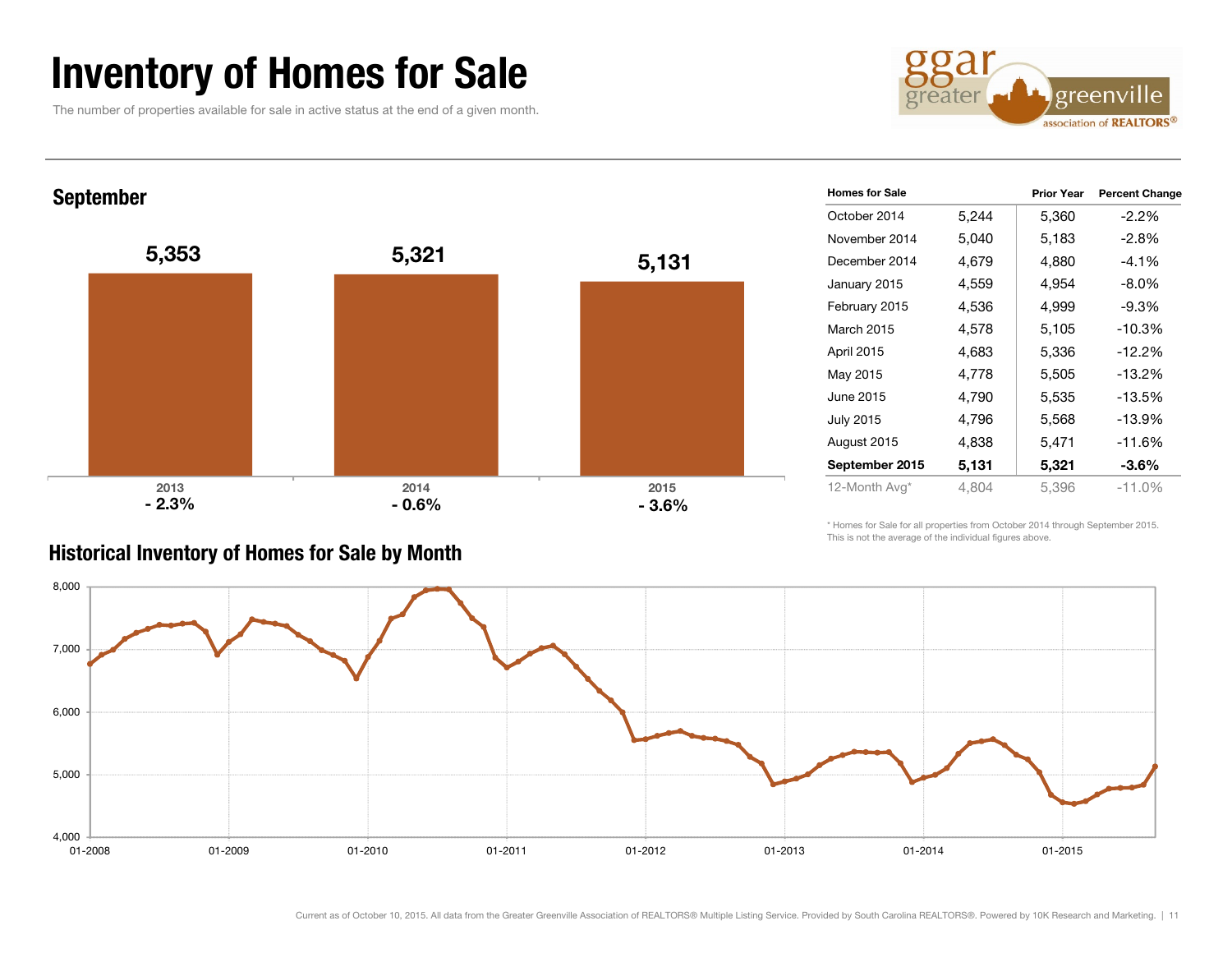# Months Supply of Inventory

The inventory of homes for sale at the end of a given month, divided by the average monthly pending sales from the last 12 months.





| <b>Months Supply</b> |     | <b>Prior Year</b> | <b>Percent Change</b> |
|----------------------|-----|-------------------|-----------------------|
| October 2014         | 6.2 | 6.8               | $-8.8%$               |
| November 2014        | 5.9 | 6.6               | $-10.6%$              |
| December 2014        | 5.4 | 6.2               | $-12.9%$              |
| January 2015         | 5.2 | 6.2               | $-16.1%$              |
| February 2015        | 5.1 | 6.3               | $-19.0%$              |
| <b>March 2015</b>    | 5.0 | 6.4               | $-21.9%$              |
| April 2015           | 5.0 | 6.7               | $-25.4%$              |
| May 2015             | 5.1 | 6.9               | $-26.1%$              |
| June 2015            | 5.1 | 6.9               | $-26.1%$              |
| <b>July 2015</b>     | 5.0 | 6.9               | $-27.5%$              |
| August 2015          | 5.1 | 6.6               | $-22.7%$              |
| September 2015       | 5.6 | 6.4               | $-12.5%$              |
| 12-Month Avg*        | 5.3 | 6.6               | $-19.7%$              |

## Historical Months Supply of Inventory by Month

\* Months Supply for all properties from October 2014 through September 2015. This is not the average of the individual figures above.

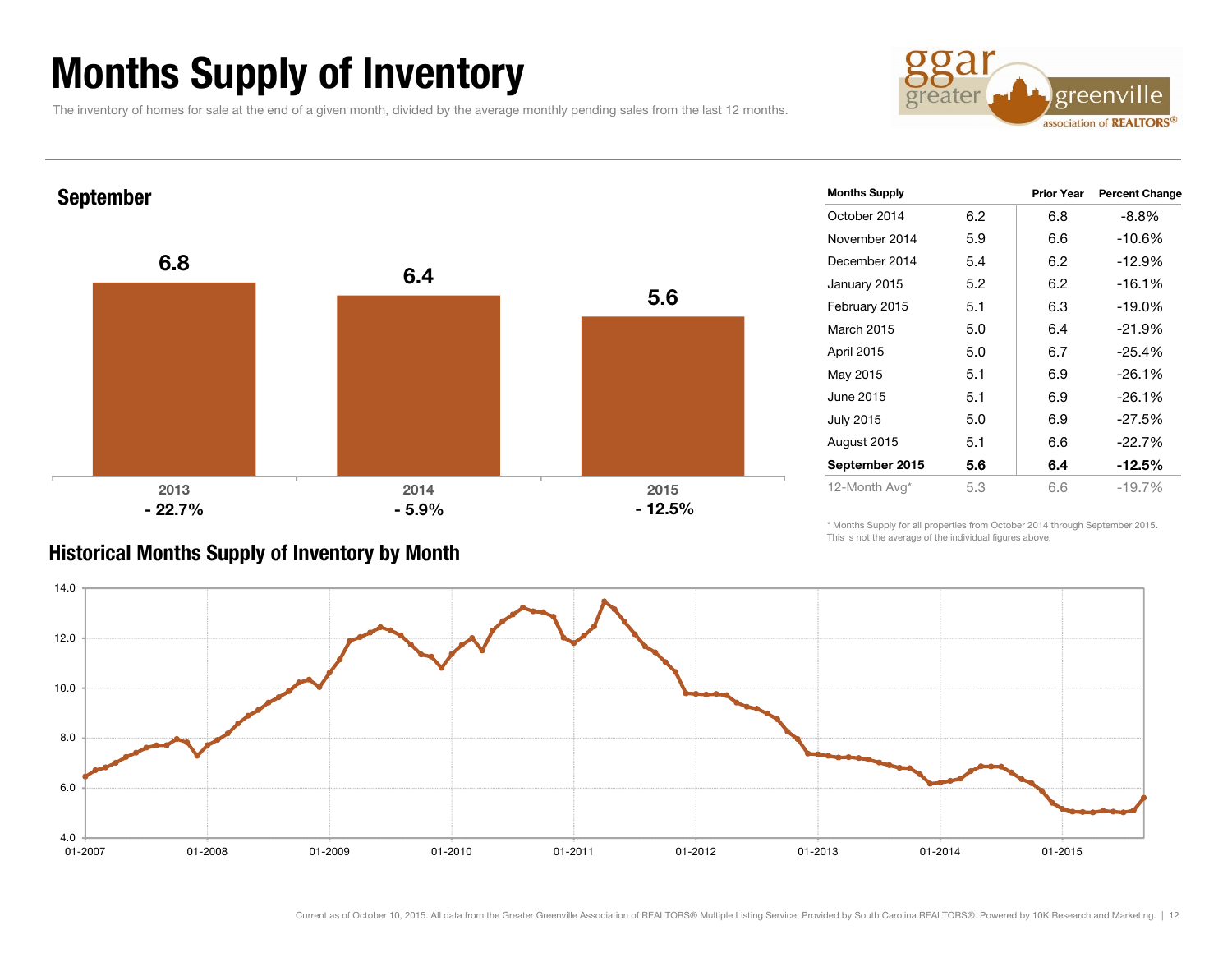# Housing Supply Overview

A RESEARCH TOOL PROVIDED BY SOUTH CAROLINA REALTORS®



## September 2015 Quick Facts

The best outcomes seen in the past 15 years are upon us. Nary a warning bell is suspect to sound in this time of generalized stability. For the 12 month period spanning October 2014 through September 2015, Closed Sales in the Greater Greenville region were up 17.3 percent overall. The price range with the largest gain in sales was the \$200,001 to \$300,000 range, where they increased 32.3 percent.

The overall Median Sales Price was up 6.7 percent to \$168,050. The property type with the largest price gain was the Single-Family Homes segment, where prices increased 5.5 percent to \$174,000. The price range that tended to sell the quickest was the \$100,001 to \$150,000 range at 61 days; the price range that tended to sell the slowest was the \$300,001 and Above range at 97 days.

Market-wide, inventory levels were down 3.6 percent. The property type that gained the most inventory was the Condos segment, where it increased 18.9 percent. That amounts to 5.7 months supply for Single-Family homes and 4.9 months supply for Condos.

| $+32.3%$                                        | $+22.2\%$                                     | $+18.6\%$                                     |
|-------------------------------------------------|-----------------------------------------------|-----------------------------------------------|
| Price Range With the<br><b>Strongest Sales:</b> | Bedroom Count With<br><b>Strongest Sales:</b> | Property Type With<br><b>Strongest Sales:</b> |
| \$200,001 to \$300,000                          | <b>4 Bedrooms or More</b>                     | Single-Family                                 |

| <b>Closed Sales</b>            | 2 |
|--------------------------------|---|
| Days on Market Until Sale      | 3 |
| <b>Median Sales Price</b>      | 4 |
| Percent of List Price Received | 5 |
| Inventory of Homes for Sale    | 6 |
| Months Supply of Inventory     |   |

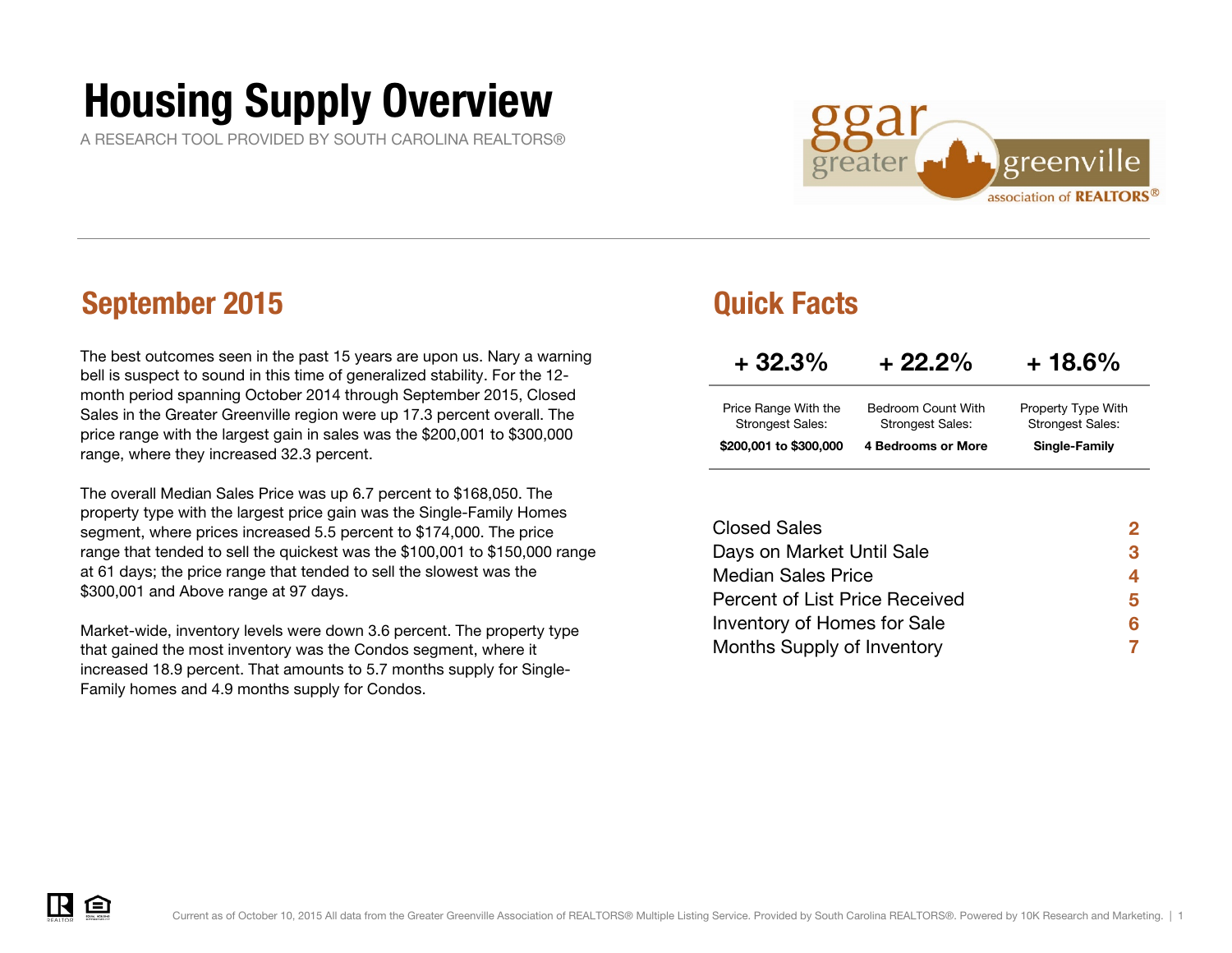# Closed Sales

A count of properties on which offers have been accepted. Based on a rolling 12-month total.



By Property Type



## By Price Range



By Bedroom Count  $9-2014$   $19-2015$ 



**By Price Range** 8-2014 9-2015 Change 9-2014 9-2015 Change 9-2014 9-2015 Change \$100,000 and Below 2,166 2,050 - 5.4% 1,638 1,584 - 3.3% 238 227 - 4.6% \$100,001 to \$150,000 2,344 2,634 + 12.4% 2,081 2,316 + 11.3% 245 296 + 20.8% \$150,001 to \$200,000 1,999 2,616 + 30.9% 1,872 2,456 + 31.2% 123 156 + 26.8%  $$200,001$$  to  $$300,000$   $$1,914$   $$2,533$   $$+32.3\%$   $$1,819$   $$2,395$   $$+31.7\%$   $$93$   $$137$   $$+47.3\%$ \$300,001 and Above 1,448 1,744 + 20.4% 1,382 1,674 + 21.1% 66 69 + 4.5% All Properties **Single-Family Homes** Condos

| <b>By Bedroom Count</b>   | 9-2014 | $9 - 2015$ | Change   | $9 - 2014$ | $9 - 2015$ | Change  | 9-2014 | $9 - 2015$ | Change    |
|---------------------------|--------|------------|----------|------------|------------|---------|--------|------------|-----------|
| 2 Bedrooms or Less        | .103   | .202       | + 9.0%   | 678        | 734        | + 8.3%  | 401    | 445        | $-11.0\%$ |
| 3 Bedrooms                | 5.329  | 6.171      | $+15.8%$ | 4.781      | 5.592      | + 17.0% | 339    | 404        | 19.2%     |
| 4 Bedrooms or More        | 3.439  | 4,204      | + 22.2%  | 3.333      | 4.099      | + 23.0% | 25     | 36         | $-44.0%$  |
| <b>All Bedroom Counts</b> | 9.871  | 11.577     | $+17.3%$ | 8.792      | 10.425     | + 18.6% | 765    | 885        | + 15.7%   |

## All Price Ranges 9,871 11,577 + 17.3% 8,792 10,425 + 18.6% 765 885 + 15.7%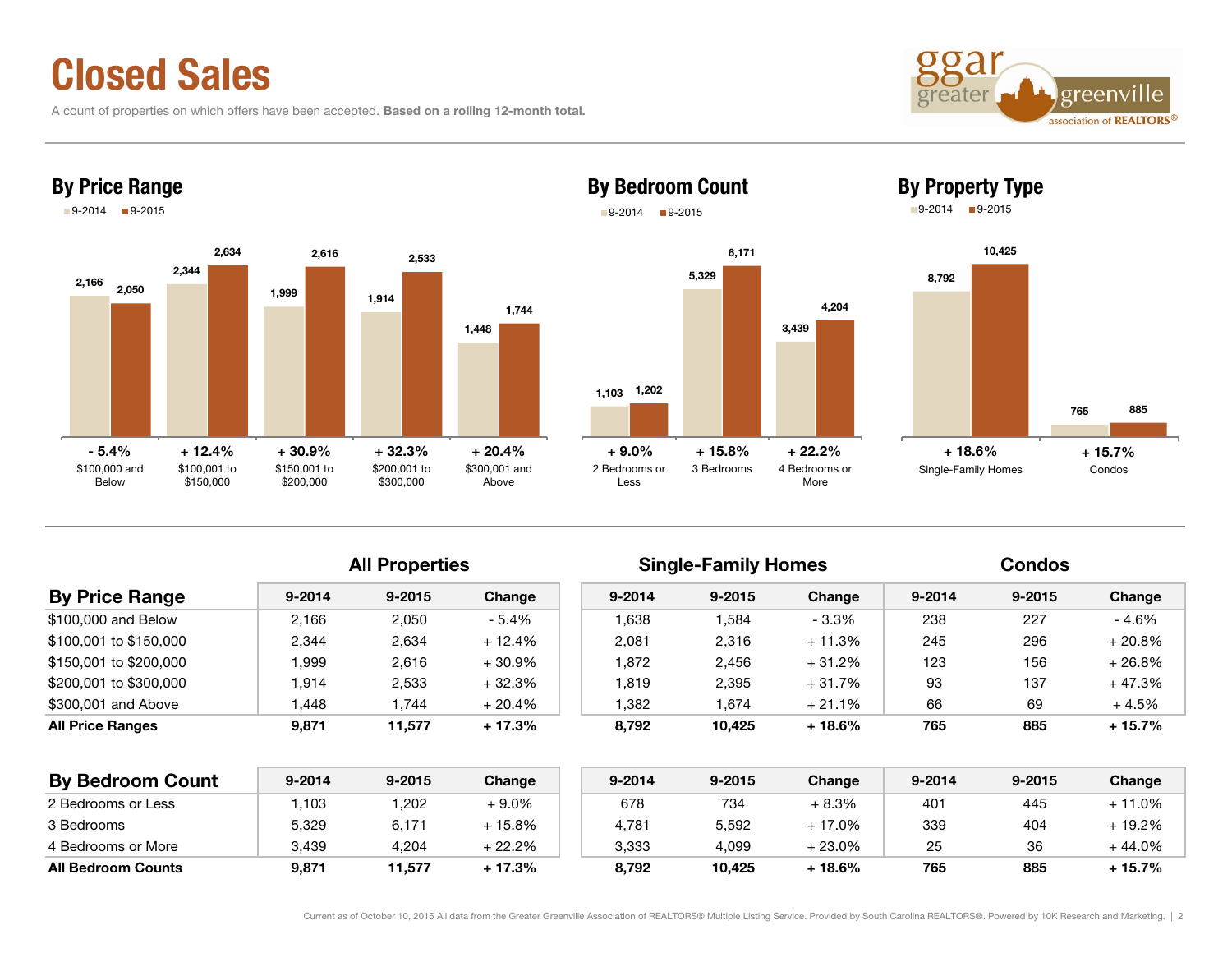# Days on Market Until Sale

Average number of days between when a property is listed and when an offer is accepted. Based on a rolling 12-month average.





## By Bedroom Count 9-2014 **9-2015**



## By Property Type

 $9-2014$  9-2015



|                         |            | <b>All Properties</b> |          |            | <b>Single-Family Homes</b> |         | <b>Condos</b> |            |           |  |
|-------------------------|------------|-----------------------|----------|------------|----------------------------|---------|---------------|------------|-----------|--|
| <b>By Price Range</b>   | $9 - 2014$ | $9 - 2015$            | Change   | $9 - 2014$ | $9 - 2015$                 | Change  | $9 - 2014$    | $9 - 2015$ | Change    |  |
| \$100,000 and Below     | 86         | 82                    | $-4.9%$  | 88         | 83                         | $-6.3%$ | 90            | 86         | $-4.7\%$  |  |
| \$100,001 to \$150,000  | 74         | 61                    | $-17.7%$ | 73         | 61                         | - 16.1% | 79            | 55         | - 29.9%   |  |
| \$150,001 to \$200,000  | 81         | 65                    | $-19.4%$ | 80         | 65                         | - 19.5% | 93            | 78         | $-16.8%$  |  |
| \$200,001 to \$300,000  | 82         | 86                    | $+5.1%$  | 82         | 87                         | $+6.1%$ | 92            | 78         | $-15.1%$  |  |
| \$300.001 and Above     | 97         | 97                    | $-0.5%$  | 96         | 97                         | $+0.8%$ | 122           | 98         | $-20.1%$  |  |
| <b>All Price Ranges</b> | 83         | 76                    | $-7.9%$  | 83         | 77                         | $-7.3%$ | 90            | 74         | $-18.0\%$ |  |

| <b>By Bedroom Count</b>   | 9-2014 | $9 - 2015$ | Change  | $9 - 2014$ | $9 - 2015$ | Change   | $9 - 2014$ | $9 - 2015$ | Change  |
|---------------------------|--------|------------|---------|------------|------------|----------|------------|------------|---------|
| 2 Bedrooms or Less        | 90     | 79         | - 12.5% | 92         | 82         | $-11.1%$ | 89         |            | - 20.2% |
| 3 Bedrooms                | 78     | 68         | - 13.4% | 78         | 67         | $-13.1%$ | 92         |            | - 21.7% |
| 4 Bedrooms or More        | 88     | 88         | $+0.6%$ | 88         | 88         | $+0.3\%$ | 85         | 130        | - 53.4% |
| <b>All Bedroom Counts</b> | 83     | 76         | $-7.9%$ | 83         |            | $-7.3%$  | 90         |            | - 18.0% |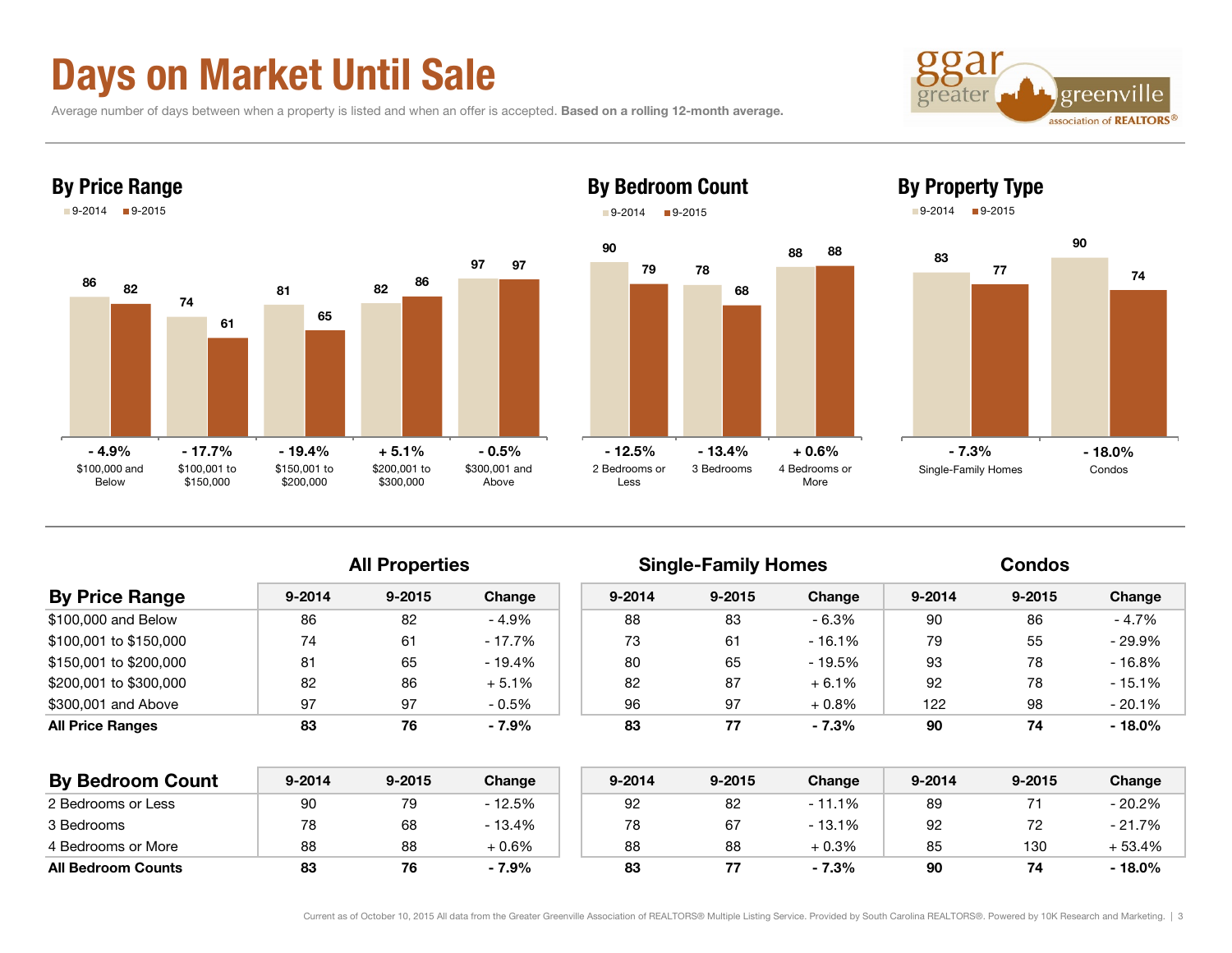# Median Sales Price

|  |  | Median price point for all closed sales, not accounting for seller concessions. Based on a rolling 12-month median. |
|--|--|---------------------------------------------------------------------------------------------------------------------|
|--|--|---------------------------------------------------------------------------------------------------------------------|



## By Property Type  $9-2014$   $9-2015$



|                           |            | <b>All Properties</b> |         |            | <b>Single-Family Homes</b> |          | <b>Condos</b> |            |         |  |
|---------------------------|------------|-----------------------|---------|------------|----------------------------|----------|---------------|------------|---------|--|
| <b>By Bedroom Count</b>   | $9 - 2014$ | $9 - 2015$            | Change  | $9 - 2014$ | $9 - 2015$                 | Change   | $9 - 2014$    | $9 - 2015$ | Change  |  |
| 2 Bedrooms or Less        | \$82,000   | \$87,000              | $+6.1%$ | \$68,000   | \$74,500                   | $+9.6%$  | \$105,000     | \$109.900  | $+4.7%$ |  |
| 3 Bedrooms                | \$136,000  | \$145,000             | $+6.6%$ | \$139,000  | \$147.250                  | $+5.9\%$ | \$142,500     | \$149.463  | $+4.9%$ |  |
| 4 Bedrooms or More        | \$234,463  | \$237,500             | $+1.3%$ | \$237,000  | \$240,000                  | $+1.3%$  | \$191,000     | \$184.900  | $-3.2%$ |  |
| <b>All Bedroom Counts</b> | \$157,500  | \$168,050             | $+6.7%$ | \$164,900  | \$174,000                  | $+5.5%$  | \$125,900     | \$130,000  | $+3.3%$ |  |

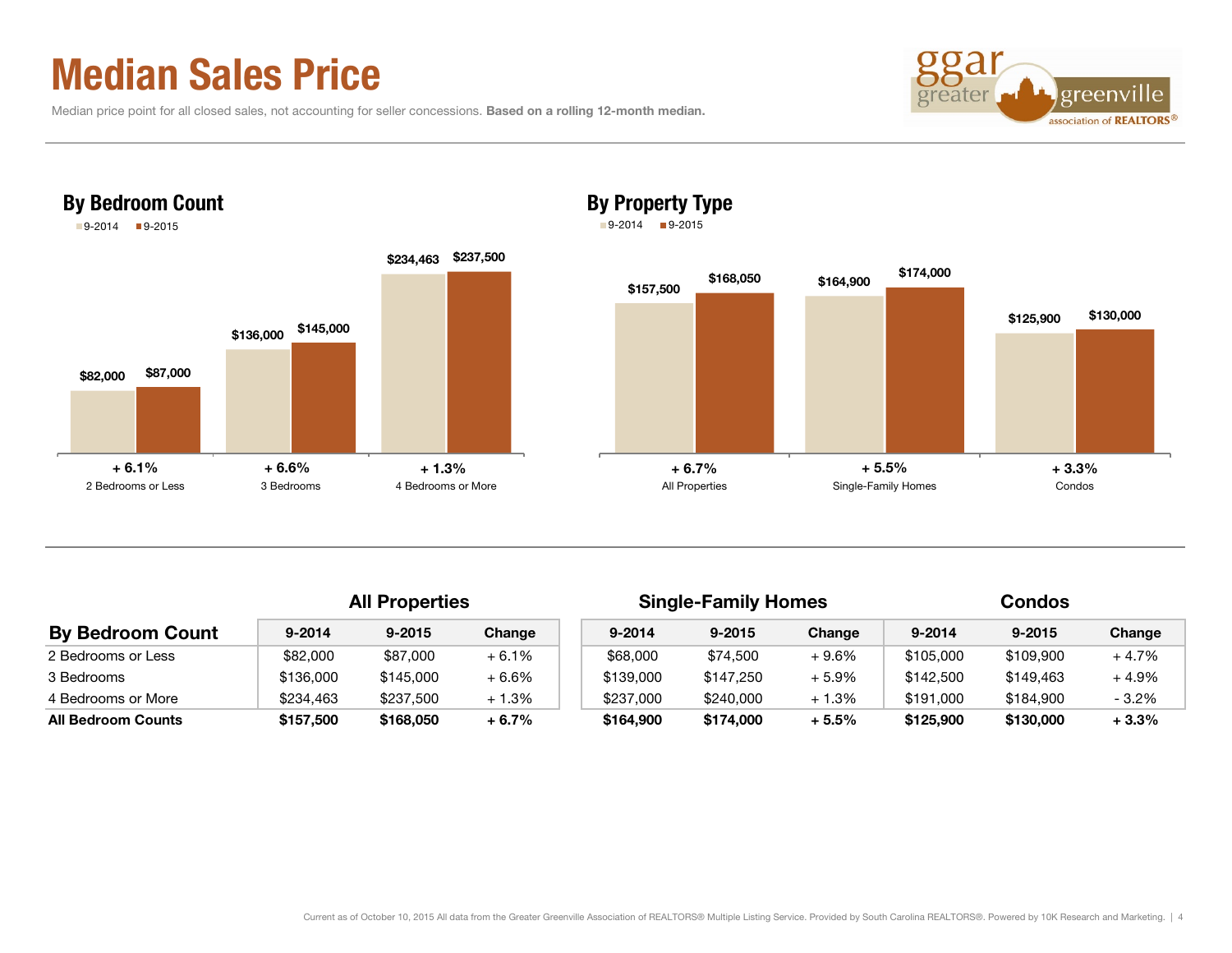# Percent of List Price Received

By Price Range

 Percentage found when dividing a property's sales price by its last list price, then taking the average for all properties sold, not accounting for seller concessions. Based on a rolling 12-month average.





## 96.3% 96.7% 97.0% 97.2% By Bedroom Count  $9-2014$  9-2015

## 93.7% 94.2% 2 Bedrooms or Less 3 Bedrooms 4 Bedrooms or More



## **All Properties**

|                        |            | All Properties |         |            | Single-Family Homes |          | Condos     |            |         |
|------------------------|------------|----------------|---------|------------|---------------------|----------|------------|------------|---------|
| <b>By Price Range</b>  | $9 - 2014$ | $9 - 2015$     | Change  | $9 - 2014$ | $9 - 2015$          | Change   | $9 - 2014$ | $9 - 2015$ | Change  |
| \$100,000 and Below    | 93.1%      | 93.8%          | $+0.7%$ | 93.0%      | 93.8%               | $+0.8\%$ | 94.6%      | 95.3%      | $+0.8%$ |
| \$100.001 to \$150.000 | 97.0%      | 97.3%          | $+0.3%$ | 97.1%      | 97.4%               | $+0.3%$  | 96.5%      | 96.9%      | $+0.5%$ |
| \$150,001 to \$200,000 | 97.5%      | 97.9%          | $+0.5%$ | 97.4%      | 98.0%               | $+0.6\%$ | 97.9%      | 97.7%      | $-0.3%$ |
| \$200,001 to \$300,000 | 97.3%      | 97.7%          | $+0.4%$ | 97.3%      | 97.7%               | $+0.3%$  | 97.1%      | 97.8%      | $+0.7%$ |
| \$300,001 and Above    | 96.3%      | 96.8%          | $+0.5%$ | 96.3%      | 96.8%               | $+0.5\%$ | 96.7%      | 97.4%      | $+0.7%$ |
| All Price Ranges       | 96.2%      | 96.8%          | $+0.6%$ | 96.3%      | 96.9%               | $+0.6\%$ | 96.2%      | 96.8%      | $+0.6%$ |

| <b>By Bedroom Count</b>   | $9 - 2014$ | $9 - 2015$ | Change   | $9 - 2014$ | $9 - 2015$ | Change  | $9 - 2014$ | $9 - 2015$ | Change |
|---------------------------|------------|------------|----------|------------|------------|---------|------------|------------|--------|
| 2 Bedrooms or Less        | 93.7%      | 94.2%      | $+0.6%$  | 92.4%      | 93.2%      | $+0.8%$ | 96.0%      | 96.2%      | + 0.3% |
| 3 Bedrooms                | 96.3%      | 97.0%      | $+0.7%$  | 96.5%      | 97.2%      | $+0.7%$ | 96.4%      | 97.4%      | + 1.0% |
| 4 Bedrooms or More        | 96.7%      | 97.2%      | $+0.5%$  | 96.8%      | 97.3%      | $+0.5%$ | 96.3%      | 97.2%      | + 1.0% |
| <b>All Bedroom Counts</b> | 96.2%      | 96.8%      | $+0.6\%$ | 96.3%      | 96.9%      | $+0.6%$ | 96.2%      | 96.8%      | + 0.6% |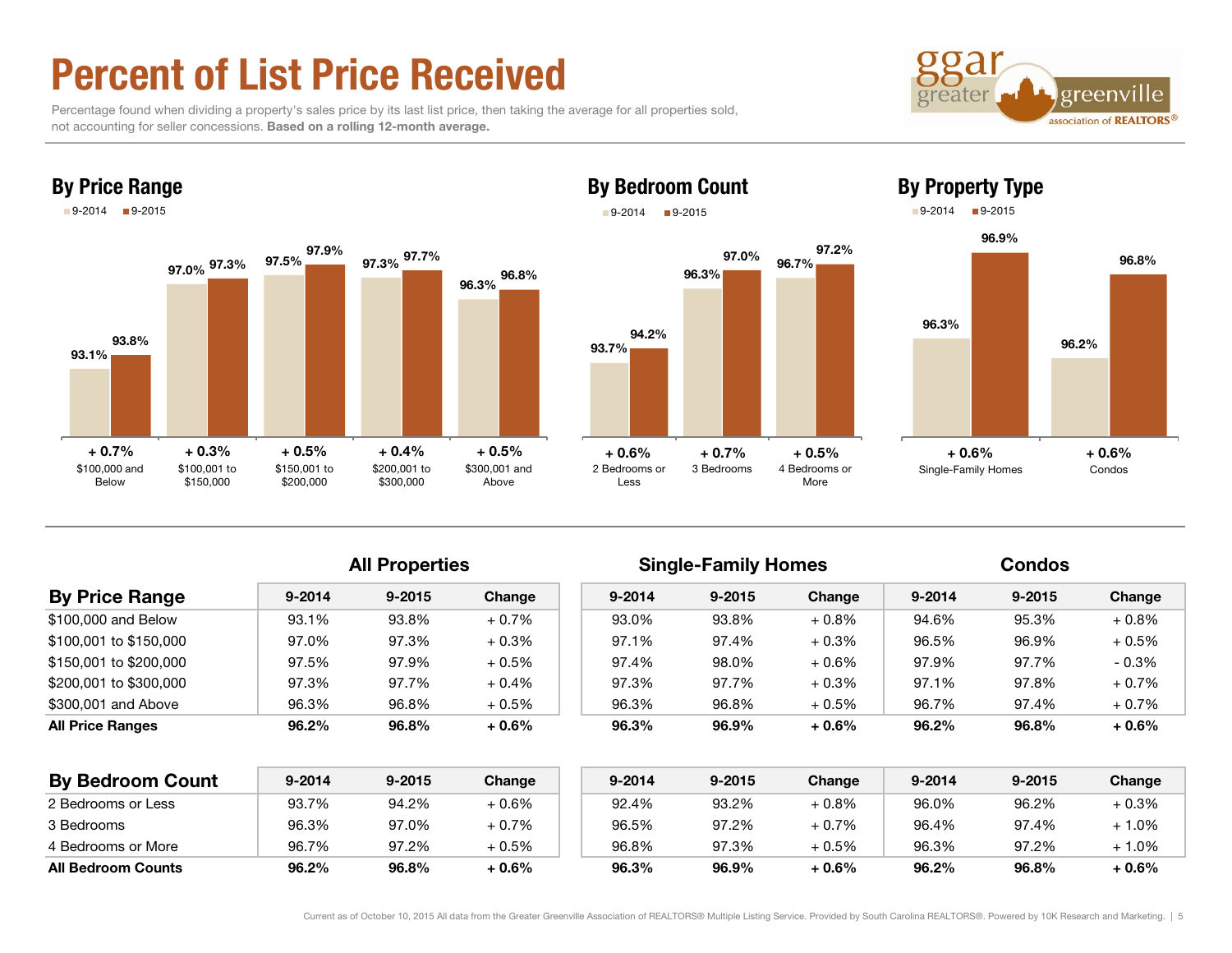# Inventory of Homes for Sale

The number of properties available for sale in active status at the end of the most recent month. Based on one month of activity.





### By Bedroom Count  $9-2014$  9-2015





# 301 358 Single-Family Homes Condos

| <b>By Price Range</b>   |            | <b>All Properties</b> |          |            | <b>Single-Family Homes</b> |         | <b>Condos</b> |            |          |  |
|-------------------------|------------|-----------------------|----------|------------|----------------------------|---------|---------------|------------|----------|--|
|                         | $9 - 2014$ | $9 - 2015$            | Change   | $9 - 2014$ | $9 - 2015$                 | Change  | $9 - 2014$    | $9 - 2015$ | Change   |  |
| \$100,000 and Below     | 911        | 656                   | $-28.0%$ | 732        | 501                        | - 31.6% | 74            | 70         | $-5.4%$  |  |
| \$100,001 to \$150,000  | 811        | 790                   | $-2.6%$  | 723        | 692                        | - 4.3%  | 68            | 77         | $+13.2%$ |  |
| \$150,001 to \$200,000  | 946        | 855                   | $-9.6%$  | 879        | 781                        | - 11.1% | 61            | 62         | $+1.6%$  |  |
| \$200,001 to \$300,000  | 178        | 1.246                 | $+5.8%$  | 1.124      | .181                       | $+5.1%$ | 50            | 62         | $+24.0%$ |  |
| \$300.001 and Above     | .475       | 1.584                 | $+7.4%$  | l.426      | .493                       | $+4.7%$ | 48            | 87         | $+81.3%$ |  |
| <b>All Price Ranges</b> | 5.321      | 5,131                 | $-3.6%$  | 4.884      | 4.648                      | $-4.8%$ | 301           | 358        | $+18.9%$ |  |

| <b>By Bedroom Count</b>   | 9-2014 | $9 - 2015$ | Change  | $9 - 2014$ | $9 - 2015$ | Change   | $9 - 2014$ | $9 - 2015$ | Change    |
|---------------------------|--------|------------|---------|------------|------------|----------|------------|------------|-----------|
| 2 Bedrooms or Less        | 529    | 482        | $-8.9%$ | 356        | 311        | $-12.6%$ | 155        | 153        | $-1.3%$   |
| 3 Bedrooms                | 2,385  | 2,298      | $-3.6%$ | 2,161      | 2,042      | $-5.5%$  | 126        | 175        | - 38.9%   |
| 4 Bedrooms or More        | 2.407  | 2,351      | $-2.3%$ | 2.367      | 2,295      | $-3.0\%$ | 20         | 30         | $-50.0\%$ |
| <b>All Bedroom Counts</b> | 5.321  | 5,131      | $-3.6%$ | 4,884      | 4,648      | $-4.8%$  | 301        | 358        | . 18.9%   |